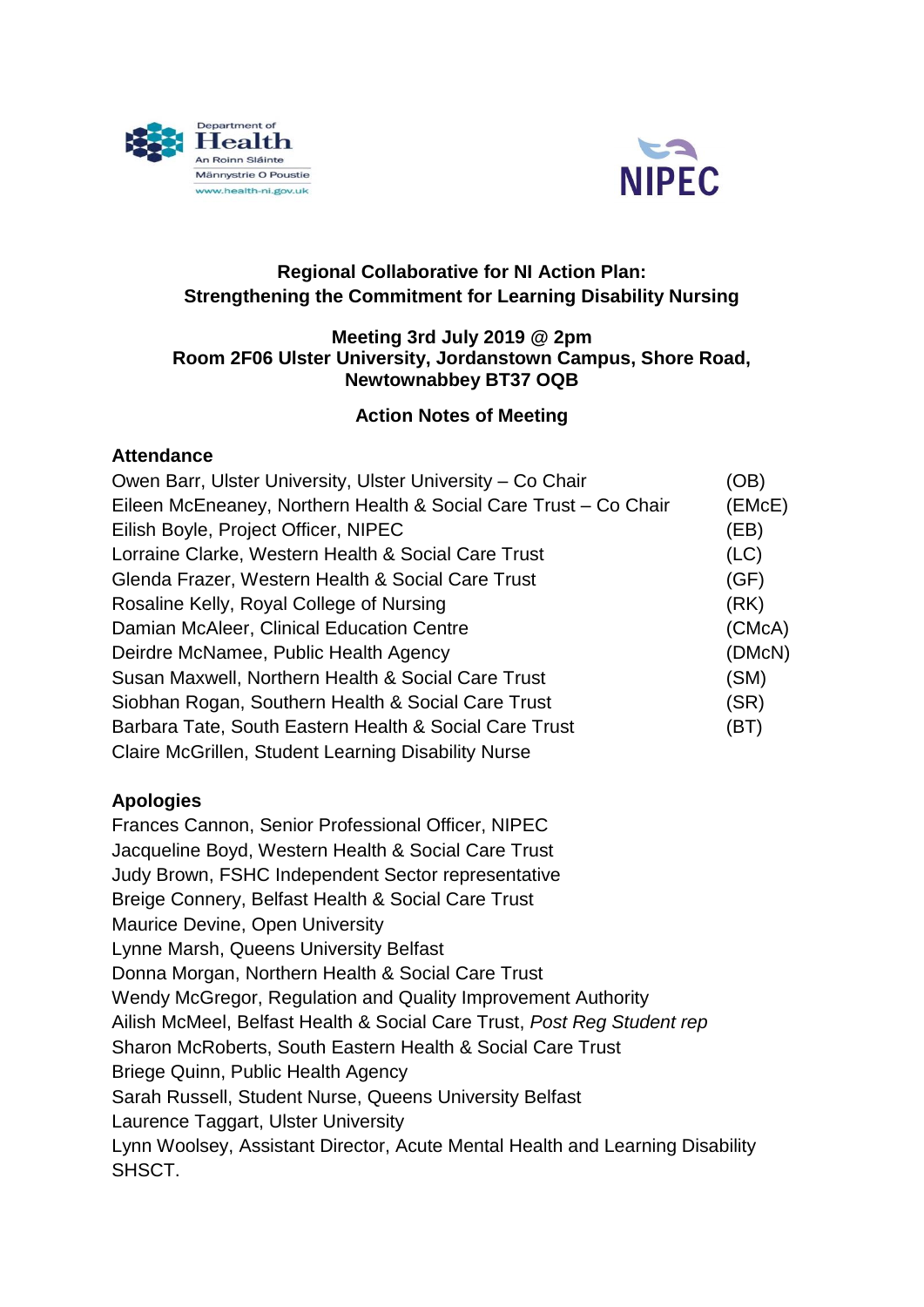| 1. | <b>Welcome and Introduction</b>                                                                                                                                                                                                                                                                                                             |
|----|---------------------------------------------------------------------------------------------------------------------------------------------------------------------------------------------------------------------------------------------------------------------------------------------------------------------------------------------|
|    | Owen Barr (OB) noted apologies from Jacqueline Boyd, Judy Brown, Frances Cannon,<br>Lynne Marsh, Donna Morgan, Wendy McGregor, Briege Quinn, Sarah Russell and<br>Lynn Woolsey.                                                                                                                                                             |
|    | OB welcomed Claire McGrillen a Student Nurse in Learning Disability and<br>Susan Maxwell from the Northern Health & Social Care Trust to the meeting. Susan is<br>attending the meeting on behalf of Donna Morgan.                                                                                                                          |
|    | OB informed members that Breige Quinn is an apology for today's meeting and<br>Deirdre McNamee (DMcN) will be speaking to item 10 on today's agenda.                                                                                                                                                                                        |
|    | Membership:<br>OB advised members that Maurice Devine (MD) who had been a previous member of<br>the Collaborative in his role with the Clinical Education Centre has now joined the<br>Collaborative representing the Open University. Unfortunately (MD) is unable to attend<br>today's meetings and has sent his apologies.               |
|    | Lynn Woolsey (LW), Assistant Director, Acute Mental Health and Learning Disability<br>will be joining the Collaborative representing the Southern Health & Social Care Trust.<br>Unfortunately LW is unable to attend today's meeting and sends her apologies                                                                               |
|    | OB advised members that Siobhan Rogan (SR) is on secondment from the Southern<br>Health & Social Care Trust to the Department of Heath 3 days per week. SR's<br>seconded post is Nursing Lead for Transformation, Nursing, Midwifery and AHP<br>Directorate. SR will continue to attend the Collaborative meetings representing the<br>DoH. |
|    | OB informed members that as Paul Mills has retired, the Collaborative will seek a<br>RNLD from Adult Services - South Eastern Health and Social Care Trust to join the<br>Collaborative.                                                                                                                                                    |
|    | AP: 41<br>NIPEC to write to the EDoN SEHSCT on behalf of the Collaborative Co-Chairs to<br>invite a RNLD from Adult Services to join the Collaborative.                                                                                                                                                                                     |
| 2. | Agree action notes of previous meeting                                                                                                                                                                                                                                                                                                      |
|    | The draft action notes of the previous meeting held on the 11 <sup>th</sup> April 2019 were agreed<br>as accurate.                                                                                                                                                                                                                          |
|    | Members noted that the action notes of the meeting held on 17 <sup>th</sup> January 2019 had<br>been amended to reflect the attendance of Professor Michael Brown, QUB                                                                                                                                                                      |
| 3. | <b>NI Action Plan Update</b>                                                                                                                                                                                                                                                                                                                |
|    | OB acknowledged the concerns regarding the number of Collaborative events which<br>were held in May, two regional Action Plan Workshops and a FNFM LD PAD meeting.<br>However, OB was happy to report that all events had taken place with good<br>attendance.                                                                              |
|    | OB provided feedback from the two NI Action Plan Workshops held on the 3rd and 23rd<br>May 2019.                                                                                                                                                                                                                                            |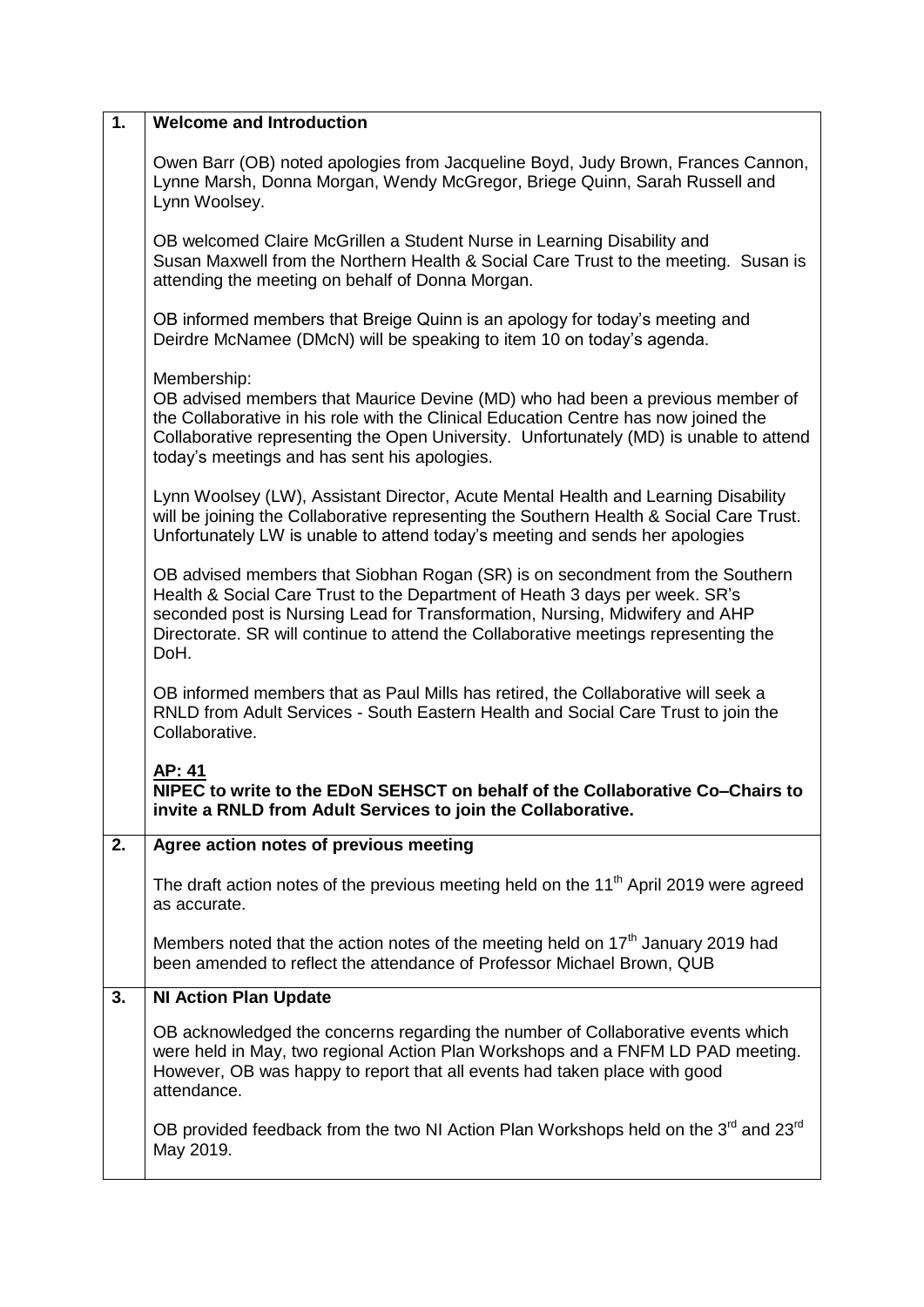The workshops took place to address the NI Collaborative Action Plan priorities for 2018-19 which focused on the Theme: Strengthening Capability and specifically

- "that there will be a targeted drive to ensure that Registered Nurses (Learning Disabilities) are adequately prepared, equipped and supported in the management of violence and aggression and current risk assessment and management processes,"
- "to ensure effective responses to safeguarding incidents children and adults."

#### **Workshop One**

The first workshop was held on the 3rd May in The Old School Canteen, Main Building, Tyrone and Fermanagh Hospital, Omagh and focused on practitioners in learning disabilities services sharing a variety of practice related case presentations relating to the nursing and interdisciplinary care and management of people who required specific interventions due to behaviours which were assessed as being challenging.

There was a great response to this event with very relevant and challenging topics being presented, a total of 35 people attended.

The workshop was facilitated by Professor Owen Barr, with Lorraine Clarke (LC), Glenda Frazer (GF) and Jacqui Boyd (JB), WHSCT. Eileen McEneaney, Executive Director of Nursing and User Experience, NHSCT opened the workshop and encouraged participants to reflect on how they connected to the work of the NI Collaborative.

LC invited participants to collectively formulate a workshop safety agreement to help facilitate the day's discussions and reflections. A claims concerns and issues exercise followed which helped explore participant's views on good practice initiatives and challenges in providing a person centred service for people and their carers when managing risks and behaviours which challenge.

Case presentations and reflections were presented by RNLD's and Social Care staff from across the region. Barry Davey (BD) and Robin Stewart (RS), SEHSCT, discussed challenges relating to the assessment and management of risks regarding the self-injurious behaviour of a young people along with the need to support their family carers and members of the interdisciplinary team.

Ailish McMeel (AMcM), BHSCT and representing the RCN Learning Disability Nurses Network presented a unique case study where nursing staff were not witness to the person's challenging behaviour and how this situation affected good interdisciplinary working.

Lorraine Feeney (LF), WHSCT presented on the use of a red flag flowchart in supporting people who are experiencing behavioural distress in an inpatient setting. This work was also presented by LC as part of her nomination for Nurse of the Year Award 2019.

Rosemary Wray (RW) NHSCT a service manager in a supported living unit presented on their risk assessment and management processes for two people with complex needs relating to drugs and alcohol, forensics, personality disorder and self-injurious behaviour. RW attributed the continued wellness of one resident to staff receiving the right training, taking positive risks and facilitating the resident's support networks. However RW was realistic in her challenge to participants stating that in some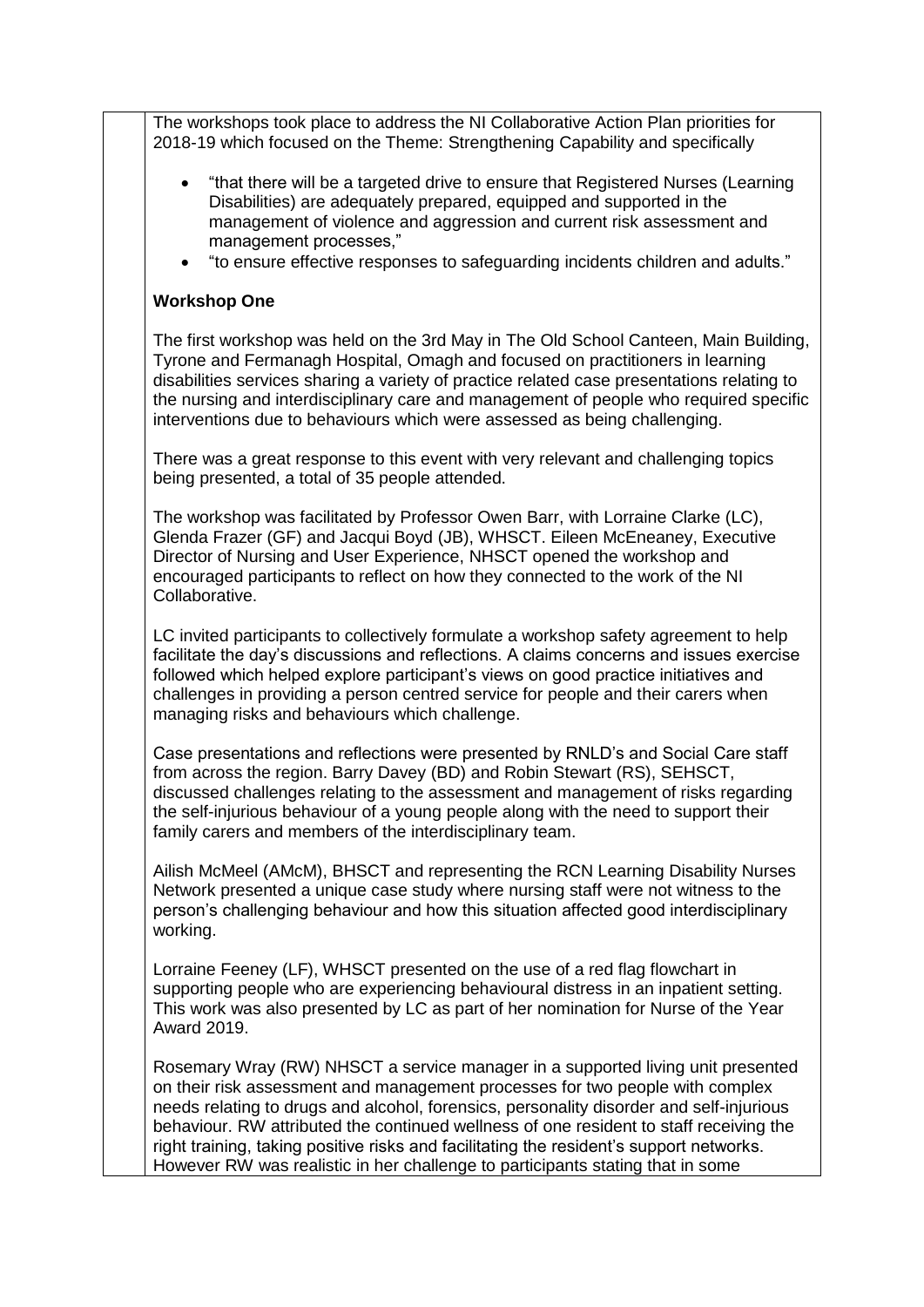circumstances risk behaviours do continue and residential placements can and do break down.

Lisa Harris (LH) and Ronan McLaughlin (RMcL) WHSCT presented a case history detailing the care and treatment of a young person with complex learning disabilities, extensive physical health problems with violent aggressive behaviour towards themselves and carers. Interventions carried out by the interdisciplinary team through a holistic assessment resulted in a management plan that focused on the child's physical triggers, the need for effective communication across services and the promotion of staff training and support.

Following the presentations and round table discussions participants were invited to deliver one message regarding their learning and/or reflection on the day and devise personal objectives and identified actions to be implemented locally in practice.

OB closed the workshop and warmly thanked presenters, facilitators and participants for a challenging but worthwhile event.

#### **Workshop 2**

The second workshop was held on the 23rd May in the Innovation Factory, Belfast and was attended by 25 people from across hospital and community services. The workshop was facilitated by Barry Davey (BD) and Paula McIlwaine (PMcI), from the SEHSCT.

The purpose of this workshop was to create a learning opportunity around the roles and responsibilities of RNLD in the context of safeguarding. The workshop was opened by Professor Owen Barr and participants were invited by PMcI to contribute to a Value Clarification Exercise exploring their values and beliefs on safeguarding processes.

Kelley Donnelly (KD) SHSCT, Safeguarding Children's Nurse Specialist in the SHSCT provided an overview of her role. This was followed by group work were participants were invited to consider how they would manage and respond to two safeguarding cases relating to children with learning disabilities.

Ray McCafferty (RMcC) a RNLD and an Adult Safeguarding Nurse Specialist in the NHSCT outlined his role and like KD invited participants to contribute to discussions on a case presentation relating to an adult with learning disabilities and their family carer. Damian McAleer (DMcA), Nurse Education Consultant, CEC, concluded the presentations by providing an overview of a QI project exploring nurses uptake of the Northern Ireland Adult Safeguarding Partnership NIASP's Level 3 training.

Professor Owen Barr drew the workshop to a close and acknowledged the enthusiasm, passion and participation of all attendees he finally asked participants to pen a reflective note to themselves detailing how they will take their learning regarding safeguarding forward in practice. These self-addressed notes will be posted back to participants in November 2019.

OB advised members that the presentations and a photo gallery of both workshops can be accessed via the NIPEC Web Page.

OB advised that feedback from the events had included the following: • networking opportunities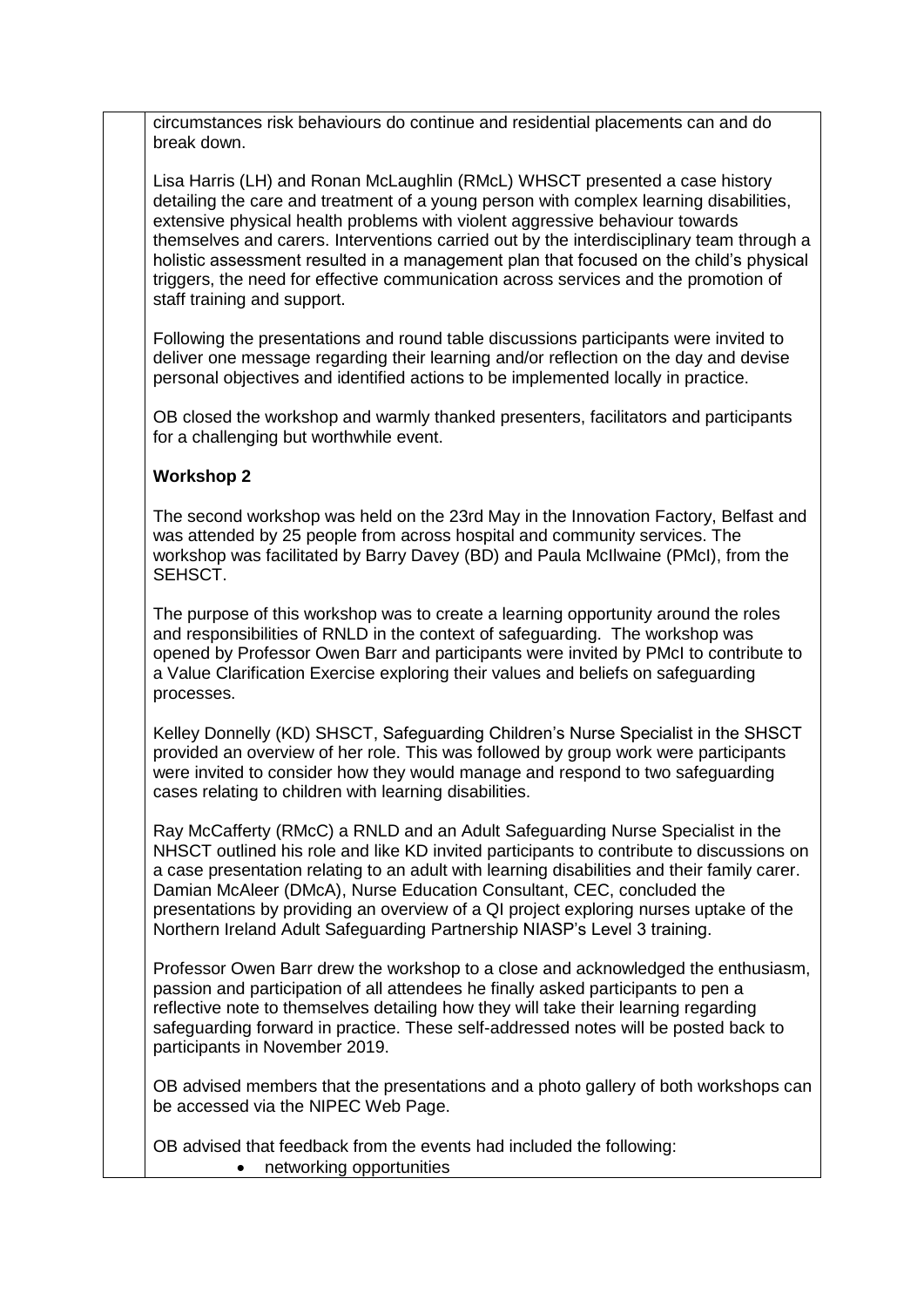|    | learning from each other<br>hearing different perspectives                                                                                                                                                                                                                                                                                                                                                                                                                                                                            |
|----|---------------------------------------------------------------------------------------------------------------------------------------------------------------------------------------------------------------------------------------------------------------------------------------------------------------------------------------------------------------------------------------------------------------------------------------------------------------------------------------------------------------------------------------|
|    | informative and thought provoking<br>$\bullet$<br>putting theory into practice                                                                                                                                                                                                                                                                                                                                                                                                                                                        |
|    | learning about the roles of safeguarding nurses<br>we need to wake up<br>$\bullet$                                                                                                                                                                                                                                                                                                                                                                                                                                                    |
|    | EMcE acknowledged how well the two workshops had been received and had been<br>overwhelmed from the feedback received from attendees. EMcE also acknowledged<br>the brilliant contribution from all the presenters, facilitators and thanked Eilish Boyle<br>(EB) for the organisation of the events. EMcE commented that the workshops had<br>showcased the excellent work being done in the Trusts and acknowledged the recent<br>winners of the LD RCN Nurse of the Year Awards and congratulated Lorraine Feeney<br>as runner up. |
|    | Members agreed that topics of the workshops were very relevant and it was beneficial<br>that RNLD's were able to hear from the presenters on how their skills can be used and<br>developed. A report on the workshops is currently being prepared and will be available<br>on the NIPEC web site.                                                                                                                                                                                                                                     |
|    | Members discussed how best to disseminate and share the good practice highlighted<br>in the workshops and the RNLD Forums. It was agreed that the Collaborative Terms of<br>Reference (ToR) should be reviewed to ensure that key messages relating to learning<br>and best practice get to the key people in practice.                                                                                                                                                                                                               |
|    | AP: 42<br>Review NI Collaborative Terms of Reference - copies to be sent to members and<br>ask for comments for next meeting in October                                                                                                                                                                                                                                                                                                                                                                                               |
|    | There was discussion relating to the Independent Sector's representation on the<br>Collaborative and it was suggested that a further nomination should be requested from<br>the IHCP.                                                                                                                                                                                                                                                                                                                                                 |
|    | <u>AP: 43</u><br>NIPEC to write to the IHCP on behalf of the Collaborative Co-Chairs to invite a<br>RNLD from the IHCP to join the Collaborative.                                                                                                                                                                                                                                                                                                                                                                                     |
| 4. | <b>Update on DoH Meeting</b>                                                                                                                                                                                                                                                                                                                                                                                                                                                                                                          |
|    | Members were informed that EMcE, OB, Frances Cannon (FC) and EB attended a<br>meeting with Rodney Morton (RM), DoH on 30 <sup>th</sup> May 2019. OB advised that RM<br>acknowledged the importance of the Collaborative as the DoH moves forward with a<br>number of regional learning disability initiatives and developments.                                                                                                                                                                                                       |
|    | Members discussed the reduced numbers of RNLD's undertaking CPD courses and<br>the possible reasons for this limited uptake. There was discussion relating to the HSC<br>Trust's competing priorities which included the commissioning of learning disabilities<br>post registration courses. It was agreed that further discussion was required regarding<br>RNLD's CPD opportunities either through the NI Collaborative meetings or as a<br>separate task and finish group.                                                        |
|    | AP: 44<br>CPD Planning to be a Collaborative agenda item - on the need for the NI<br>Collaborative to influence the next round of commissioning                                                                                                                                                                                                                                                                                                                                                                                       |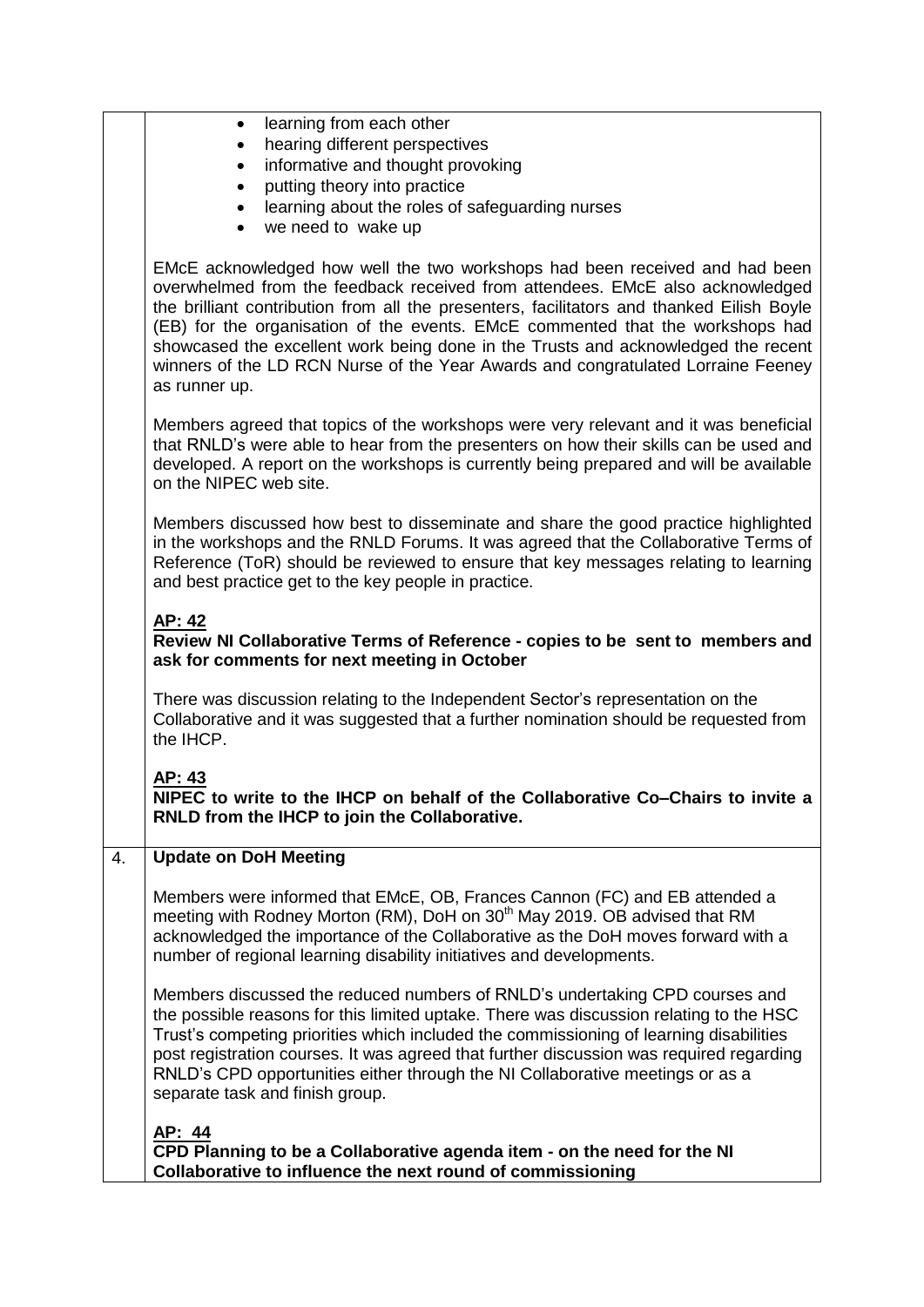|    | AP: 45<br>SR, OB, EMcE, EB and FC to meet and discuss how the NI Collaborative might<br>respond to commissioning in response to the review of LD Nursing                                                                                                                                                                                                                                                                                                                                                                                                                                                                                                                                   |
|----|--------------------------------------------------------------------------------------------------------------------------------------------------------------------------------------------------------------------------------------------------------------------------------------------------------------------------------------------------------------------------------------------------------------------------------------------------------------------------------------------------------------------------------------------------------------------------------------------------------------------------------------------------------------------------------------------|
|    | AP: 46<br>NIPEC to forward the poster/diagram and link to DoH web page regarding the<br><b>Education Commissioning Cycle to Collaborative members.</b>                                                                                                                                                                                                                                                                                                                                                                                                                                                                                                                                     |
| 5. | <b>Update - NIPEC/RCN RNLD Professional Forum</b>                                                                                                                                                                                                                                                                                                                                                                                                                                                                                                                                                                                                                                          |
|    | RK reported that the RNLD Forum on the topic of Dysphagia was held prior today's<br>Collaborative meeting with n=41 attendees. A presentation on Dysphagia and table<br>top exercise was facilitated by Angela Crocker, AC Lead Clinical Speech and<br>Language Therapist, BHSCT with the regional Thematic Review on choking presented<br>by Deirdre McNamee (DMcN). Members noted previous attendances at the PDF had<br>between 40-60 people depending on the location and topic, however the time of year<br>was seen as a major factor for the lower numbers at today's PDF.                                                                                                          |
|    | RK highlighted the continued request from the Collaborative to encourage RNLD's to<br>present and facilitate the PDF programme.                                                                                                                                                                                                                                                                                                                                                                                                                                                                                                                                                            |
|    | A List of Practice and Education Topics/Clinical Topics taken from the recent PDF<br>Evaluation Report was circulated. It was agreed that some of the topics were similar<br>and overlapped and that a discussion was needed relating to the agenda of future<br>Forum topics. It was also suggested that the length of the PDF sessions could be<br>reviewed moving forward into 2020. It was suggested that two hours was limiting the<br>time for discussion, debate and reflection. RK advised that she would be meeting with<br>DM, OB, and EB to plan for the RNLD Forum on the 13 <sup>th</sup> November and discuss further<br>dates, topics and the length of future RNLD Forums. |
|    | Members noted that the next RNLD Forum would be held on the 13 <sup>th</sup> November 2019<br>in the Tyrone and Fermanagh Hospital, Omagh and the topic would be Future Nurse<br>Future Midwife. An invitation would also be forwarded to the LD Nurse of the Year<br>Winners to attend the PDF to show case their work. Further information to follow.                                                                                                                                                                                                                                                                                                                                    |
|    | <u>AP: 47</u><br>PDF planning meeting to be arranged with RK, DM, OB and EB to discuss the<br>proposal to hold the RCN/NIPEC PDF twice per year as opposed to the planned 3<br>per year but increase the length of the programme.                                                                                                                                                                                                                                                                                                                                                                                                                                                          |
|    | AP: 48<br>Invite LD Nurse of the Year winners to next NIPEC/RCN Learning Disabilities<br>PDF in November and request they also focus on the how RNLDs can showcase<br>their work and guide others as to how their work could be taken forward across<br>services for people with learning disabilities.                                                                                                                                                                                                                                                                                                                                                                                    |
| 6. | <b>LIDNAN</b>                                                                                                                                                                                                                                                                                                                                                                                                                                                                                                                                                                                                                                                                              |
|    | Update deferred to next meeting as Lynne Marsh (LM) was an apology for today's<br>meeting.                                                                                                                                                                                                                                                                                                                                                                                                                                                                                                                                                                                                 |
| 7. | Update Future Nurse Future Midwife Learning Disability PAD                                                                                                                                                                                                                                                                                                                                                                                                                                                                                                                                                                                                                                 |
|    | As LM was an apology at today's meeting OB provided an overview. Currently the                                                                                                                                                                                                                                                                                                                                                                                                                                                                                                                                                                                                             |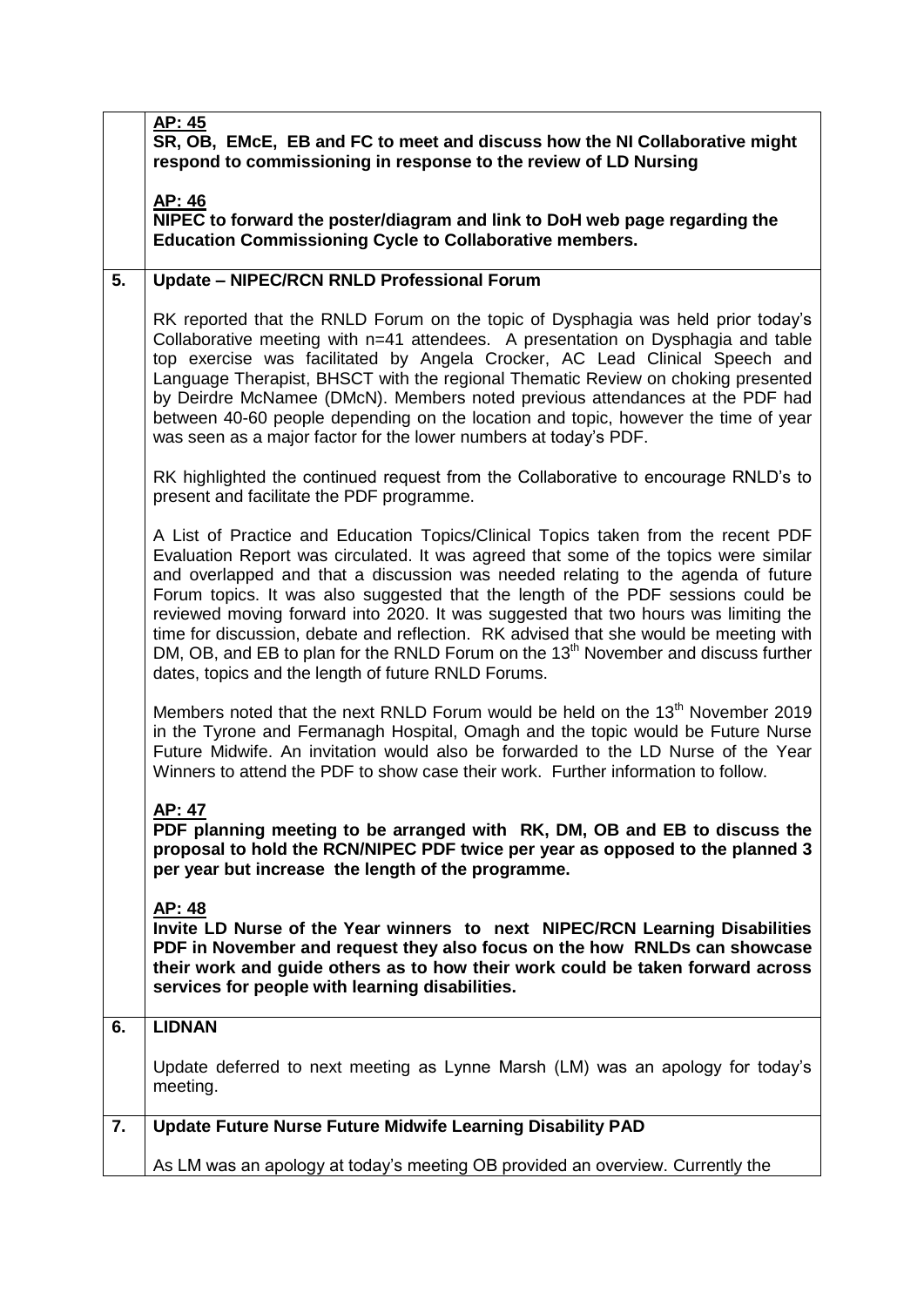|     | FNFM NI PAD Learning Disability remains in draft until the document is required to the<br>uploaded as part of the criteria for Gateway 2.                                                                                             |
|-----|---------------------------------------------------------------------------------------------------------------------------------------------------------------------------------------------------------------------------------------|
|     | AP: 49<br>NI PAD LD to be circulated to The Collaborative members following finalisation<br>of the current version.                                                                                                                   |
|     |                                                                                                                                                                                                                                       |
| 8.  | 100 Years of Learning Disabilities Nursing. The Unique Contribution                                                                                                                                                                   |
|     | EB spoke to members regarding the Collaborative marking the "100 Years of Learning<br>Disability Nursing". It was felt that the best opportunity for the Collaborative to do this<br>would be at the next Collaborative meeting.      |
|     | Barbara Tate (BT) from SEHSCT will also share the Trusts recognition of this<br>milestone at the next Collaborative meeting.                                                                                                          |
|     | <u>AP:50</u><br>To have a social media posting and birthday cake at next NI Collaborative<br>meeting to celebrate 100 years of LD Nursing.                                                                                            |
|     | AP:51<br>BT from SEHSCT to share with the Collaborative the Trusts recognition of the<br>milestone of 100 years of Learning Disability Nursing.                                                                                       |
| 9.  | <b>Professional Senate update</b>                                                                                                                                                                                                     |
|     | Siobhan Rogan (SR) advised members that the Professional Senate meets 4 times a<br>year with representation from England, Scotland, Wales and Northern Ireland. SR<br>advised there was a clear message that the RNLD role is valued. |
|     | SR also advised members about the current Consultation on Trauma Network and<br>urged staff from services for people with learning disability to respond.                                                                             |
|     | AP:52<br>NIPEC to circulate information on the consultation on the Trauma Network                                                                                                                                                     |
| 10. | <b>PHA Transformation Project</b>                                                                                                                                                                                                     |
|     | Deirdre McNamee (DMcN) provided an update on behalf of Briege Quinn.                                                                                                                                                                  |
|     | Members noted that this was a major review of the LD Service Model. Meetings had<br>been held across the HSC Trusts with a good response. A report is due in August<br>2019.                                                          |
|     | DMcN asked members to encourage attendance at all events. Regional Event to be<br>held September 2019.                                                                                                                                |
|     | Members noted that each Trust has appointed a lead person to take forward this work.                                                                                                                                                  |
|     | There are six themes of the Review;                                                                                                                                                                                                   |
|     | Transitions<br>$\bullet$<br>Supporting families and service users                                                                                                                                                                     |
|     | Accommodation                                                                                                                                                                                                                         |
|     | Health and wellbeing<br>$\bullet$                                                                                                                                                                                                     |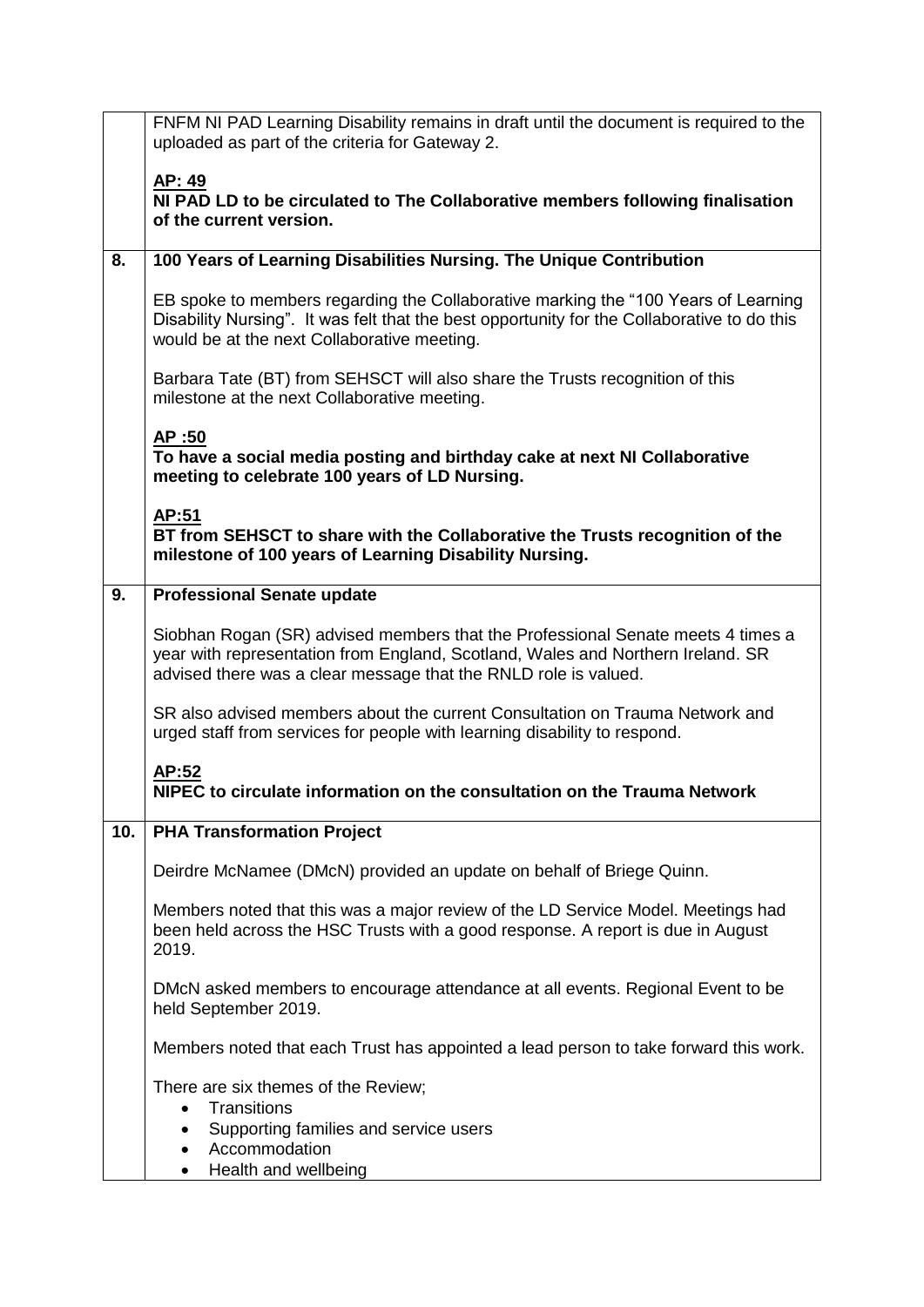|     | Assessment and treatment.<br>$\bullet$<br>Meaning lives and citizenship                                                                                                                                                                                                                                                                                                                                                                                                                                                  |
|-----|--------------------------------------------------------------------------------------------------------------------------------------------------------------------------------------------------------------------------------------------------------------------------------------------------------------------------------------------------------------------------------------------------------------------------------------------------------------------------------------------------------------------------|
|     | AP: 53<br>Advertise the RCN event on the Review of Learning Disability Service Model on<br>the 9th August 2019.                                                                                                                                                                                                                                                                                                                                                                                                          |
|     | AP: 54<br>Confirm the details of the regional event to the held in September regarding the<br><b>Review of the Learning Disabilities Service Model</b>                                                                                                                                                                                                                                                                                                                                                                   |
|     | DMcN advised that Phase 2 of the evaluation of the HSC Hospital Passport is ongoing<br>with Ulster University (UU) and Queens University Belfast (QUB). Project Lead is<br>Lynne Marsh (LM), QUB. LM is in the process of setting up meetings.                                                                                                                                                                                                                                                                           |
|     | <u>AP: 55</u><br>Request an update on the review on the evaluation of the HSC Hospital Passport<br>and access to health care project.                                                                                                                                                                                                                                                                                                                                                                                    |
|     | There was discussion around the use of ECHO Training for Positive Behaviour Support<br>(PBS) and this is being considered as part of the next Education Commissioning Cycle.<br>The PBS Course averages 3 sessions and can accommodate n=25 people at each<br>session. The first Echo Training session on PBS is currently not viable due to low<br>numbers. It was acknowledged the Echo Training system was a good technical idea in<br>Acute Services. https://echonorthernireland.co.uk/echo-networks/echo-calendar/ |
|     | AP: 56<br>NIPEC to request information from SR regarding the use of the ECHO System<br>and how many people have used it.                                                                                                                                                                                                                                                                                                                                                                                                 |
| 11. | <b>Review of Learning Disabilities Nursing</b>                                                                                                                                                                                                                                                                                                                                                                                                                                                                           |
|     | SR provided an update on the Review. The Terms of Reference are being drawn up<br>and will be shared. Review is on the service module for future care and is taking into<br>account the recommendations from Muckamore. Timescale for the review is 1 year.                                                                                                                                                                                                                                                              |
|     | <u>AP: 57</u><br>Request for Terms of Reference for the Review of The Service Model to be<br>circulated.                                                                                                                                                                                                                                                                                                                                                                                                                 |
| 12. | <b>Recording Care Project</b>                                                                                                                                                                                                                                                                                                                                                                                                                                                                                            |
|     | EB advised members that Gillian McKee (GMcK), Professional Officer, NIPEC is the<br>lead for this Project and EB will be attending on behalf of the Collaborative.                                                                                                                                                                                                                                                                                                                                                       |
|     | EB provided an overview of the Task and Finish Group's first meeting held on the 4 <sup>th</sup><br>June 2019.                                                                                                                                                                                                                                                                                                                                                                                                           |
|     | Following discussions at today's meeting, members agreed that EB should advise the<br>Task and Finish Group that the Collaborative would review the amendments to the<br>Recording Care document upon their request.                                                                                                                                                                                                                                                                                                     |
|     | <u>AP: 58</u><br>EB to feedback this update to GMcK at the next LD Recording Care Task and<br><b>Finish Group</b>                                                                                                                                                                                                                                                                                                                                                                                                        |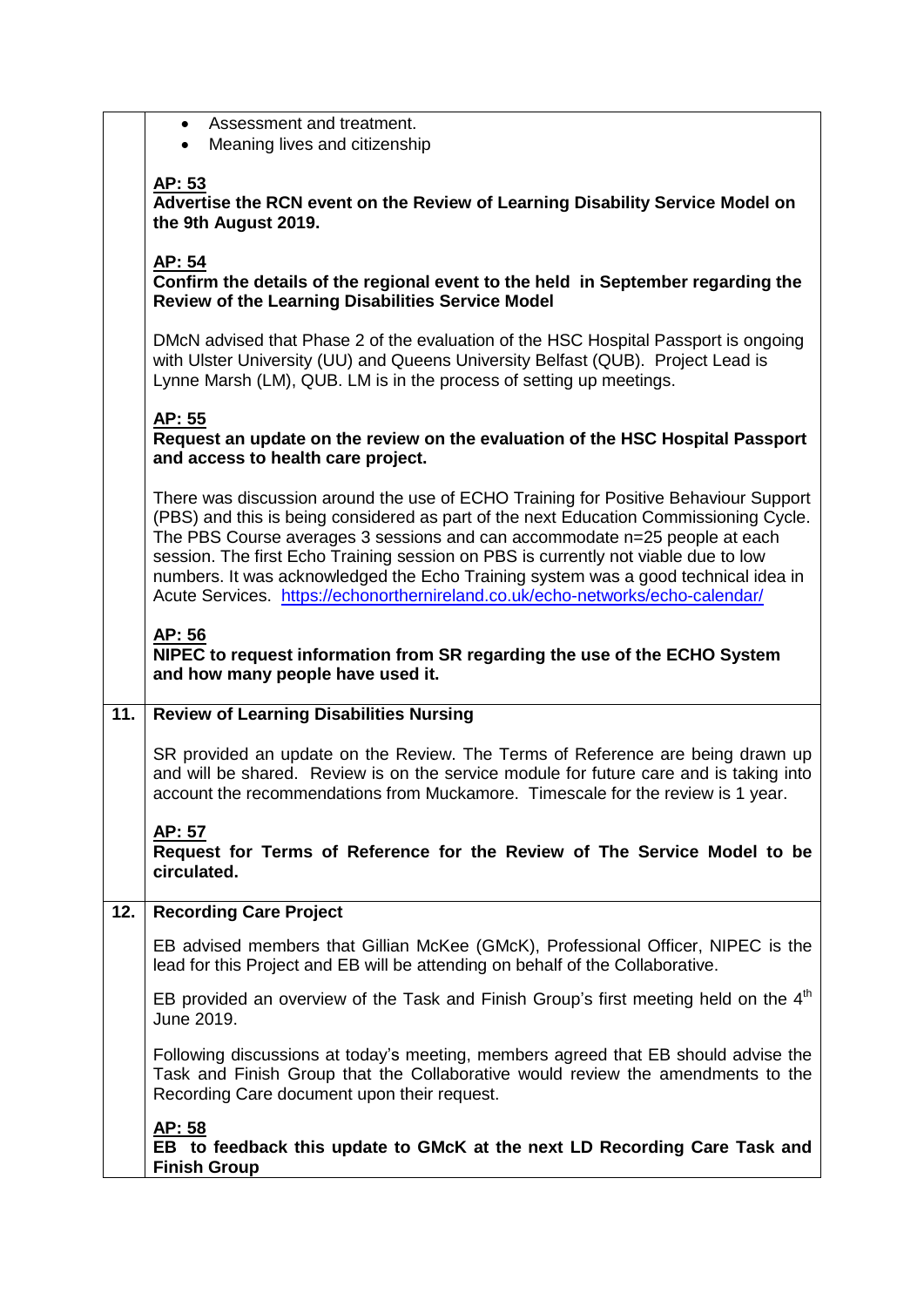| 13. | <b>AOB</b>                                                                                                                                                                                               |  |  |
|-----|----------------------------------------------------------------------------------------------------------------------------------------------------------------------------------------------------------|--|--|
|     | 1. Update of the Collaborative web page on the NIPEC website<br>EB advised members that the NIPEC website for the Collaborative was in the<br>process of being updated.                                  |  |  |
|     | Also the microsite for the Career Pathway for Learning Disability Nursing needs<br>new podcasts from RNLDs. It was agreed that EB would seek and organise<br>new podcasts to be uplifted onto microsite. |  |  |
|     | AP: 59<br><b>New Podcasts for microsite</b>                                                                                                                                                              |  |  |
|     | 2. A query was raised as to the developments of the HEF Health Equality<br>Framework.                                                                                                                    |  |  |
|     | AP: 60<br>EB to seek update from BHSCT on the utilisation of the HEF                                                                                                                                     |  |  |
| 14. | Dates, times and venues of further meetings:                                                                                                                                                             |  |  |
|     | 9th October 2019 @ 2.00pm<br>Venue: Classroom 5, CEC, Fern House, Antrim Area Hospital Site, Antrim, BT41 2QB                                                                                            |  |  |
|     | 13 <sup>th</sup> January 2020 @ 2.00pm<br>Venue: Meeting Room, NIPEC 2 <sup>nd</sup> Floor, Centre House, 79 Chichester Street, Belfast                                                                  |  |  |
|     | 21 <sup>st</sup> April 2020 @ 2.00pm<br>Venue: Boardroom, Omagh Hospital Complex, 7 Donaghanie Road, Omagh BT79<br>OJJ                                                                                   |  |  |
|     | $7th$ July 2020 @ 2.00pm<br>Venue: Boardroom, Tower Hill Armagh, BT61 9DR                                                                                                                                |  |  |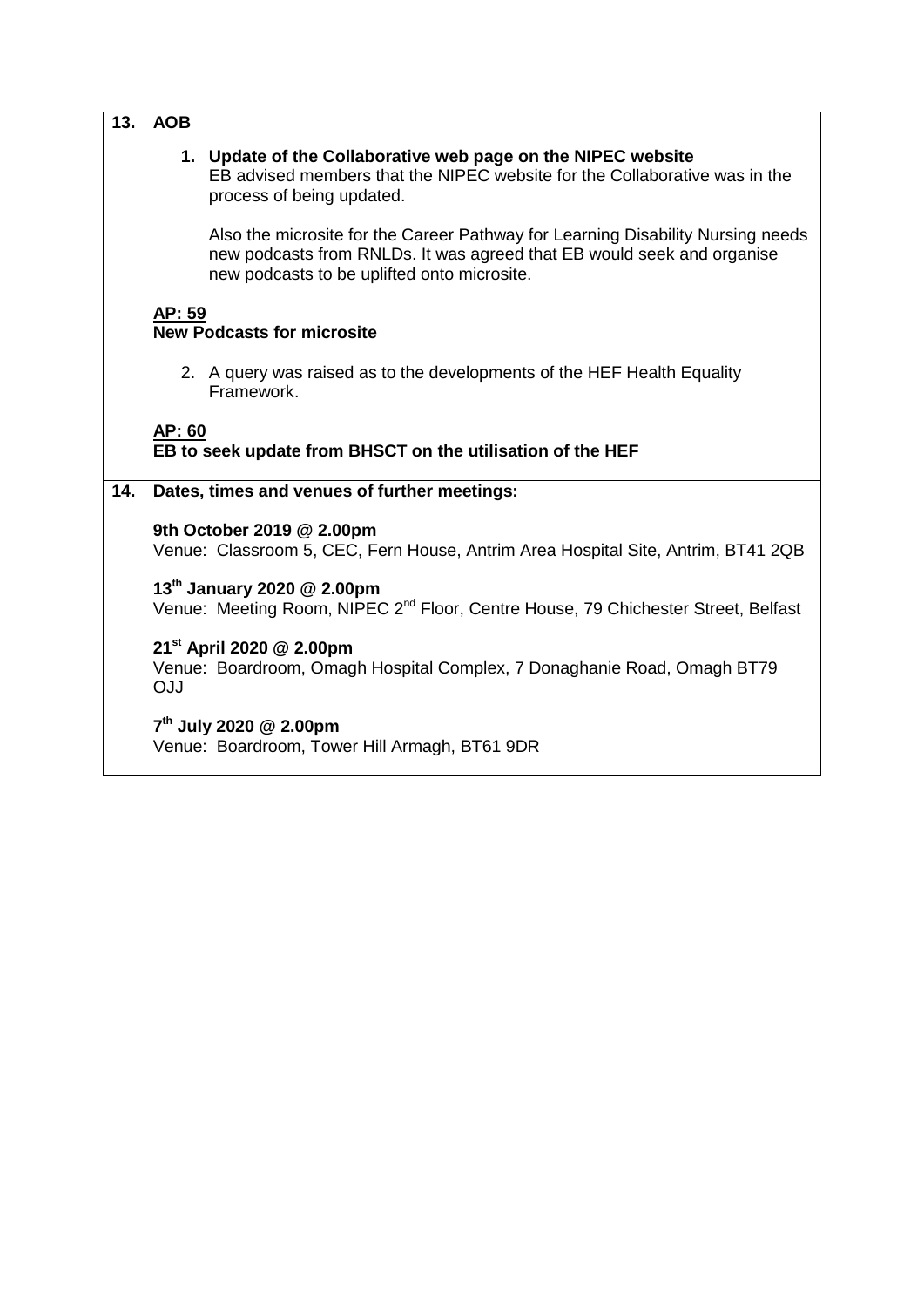| <b>Action</b><br>Point | <b>Details of Action</b>                                                                                                                                                                                                                                                                | <b>Actioned Completed</b> |
|------------------------|-----------------------------------------------------------------------------------------------------------------------------------------------------------------------------------------------------------------------------------------------------------------------------------------|---------------------------|
| AP <sub>1</sub>        | Owen Barr as Chair of the Collaborative to formally<br>write to the Bob Brown, EDoN, WHSCT, to seek a new<br>nomination for adult RNLDs.                                                                                                                                                | <b>Closed</b>             |
| AP <sub>2</sub>        | Lynne Marsh to speak to students and seek a nomination                                                                                                                                                                                                                                  | <b>Closed</b>             |
| AP3                    | A letter will be sent from the Chief Executive of NIPEC<br>seeking a nomination of EDoN to Co-Chair the<br><b>Collaborative.</b>                                                                                                                                                        | <b>Closed</b>             |
| AP4                    | Jacqueline Boyd to submit responses on behalf of the<br>WHSCT and Siobhan Rogan has completed the SHSCT<br>and to send electronically.                                                                                                                                                  | <b>Closed</b>             |
| AP <sub>5</sub>        | Wendy McGregor (RQIA) to send Frances contacts for<br>the Independent Sector who it was agreed should be<br>invited to apply the KPI within their respective<br>organisations                                                                                                           | <b>Closed</b>             |
| AP <sub>6</sub>        | The next RNLD Forum meeting should be around the<br><b>SEHSCT</b> area.                                                                                                                                                                                                                 | <b>Closed</b>             |
| AP7                    | Frances to distributed RNLD Career Pathway flyer and<br>explained use of the QR Code.                                                                                                                                                                                                   | <b>Closed</b>             |
| AP8                    | The next Collaborative Communique should be<br>published in July 2018                                                                                                                                                                                                                   | <b>Closed</b>             |
| AP <sub>9</sub>        | Frances Cannon to recirculate the Professional Senate<br>paper                                                                                                                                                                                                                          | <b>Closed</b>             |
| <b>AP10</b>            | <b>Professional Senate</b><br>Collaborative members to discuss within their respective<br>organisations to gauge if attendance would be supported<br>locally.                                                                                                                           | <b>Closed</b>             |
| <b>AP11</b>            | Recording Care: It was agreed that some work needs to be<br>done to raise awareness of the document and ensure "buy<br>in" from colleagues in the system. Angela will raise at the<br>next Recording Steering Group.                                                                    | <b>Closed</b>             |
| <b>AP12</b>            | Angela asked if colleagues would check with their<br>representatives on the Learning Disabilities Recording Care<br>Group to find out if this (the version tabled at the meeting) is<br>the final version. Feedback should be sent to Frances by the<br>1 <sup>st</sup> September 2018. | <b>Closed</b>             |
| <b>AP13</b>            | Recording Care should be included as an agenda item at the<br>next Collaborative meeting                                                                                                                                                                                                | <b>Closed</b>             |
| <b>AP14</b>            | RE: RCN Learning Disability National Forum-Rosaline to<br>send link for dissemination to Collaborative members.                                                                                                                                                                         | <b>Closed</b>             |
| <b>AP15</b>            | Positive Behaviour Support to be an agenda item                                                                                                                                                                                                                                         | <b>Closed</b>             |
| <b>AP16</b>            | Owen urged colleagues to identify RNLDs in Practice<br>who could put themselves forward to present<br>Outcomes Measurement tools used in practice.                                                                                                                                      | <b>Closed</b>             |
| <b>AP17</b>            | Angela McCallum agreed she would check if any RNLD<br>colleagues in the NHSCT would present and get back<br>to Frances. Glenda Frazer agreed to present the DISDAT<br>tool at the RNLD Forum event.                                                                                     | <b>Closed</b>             |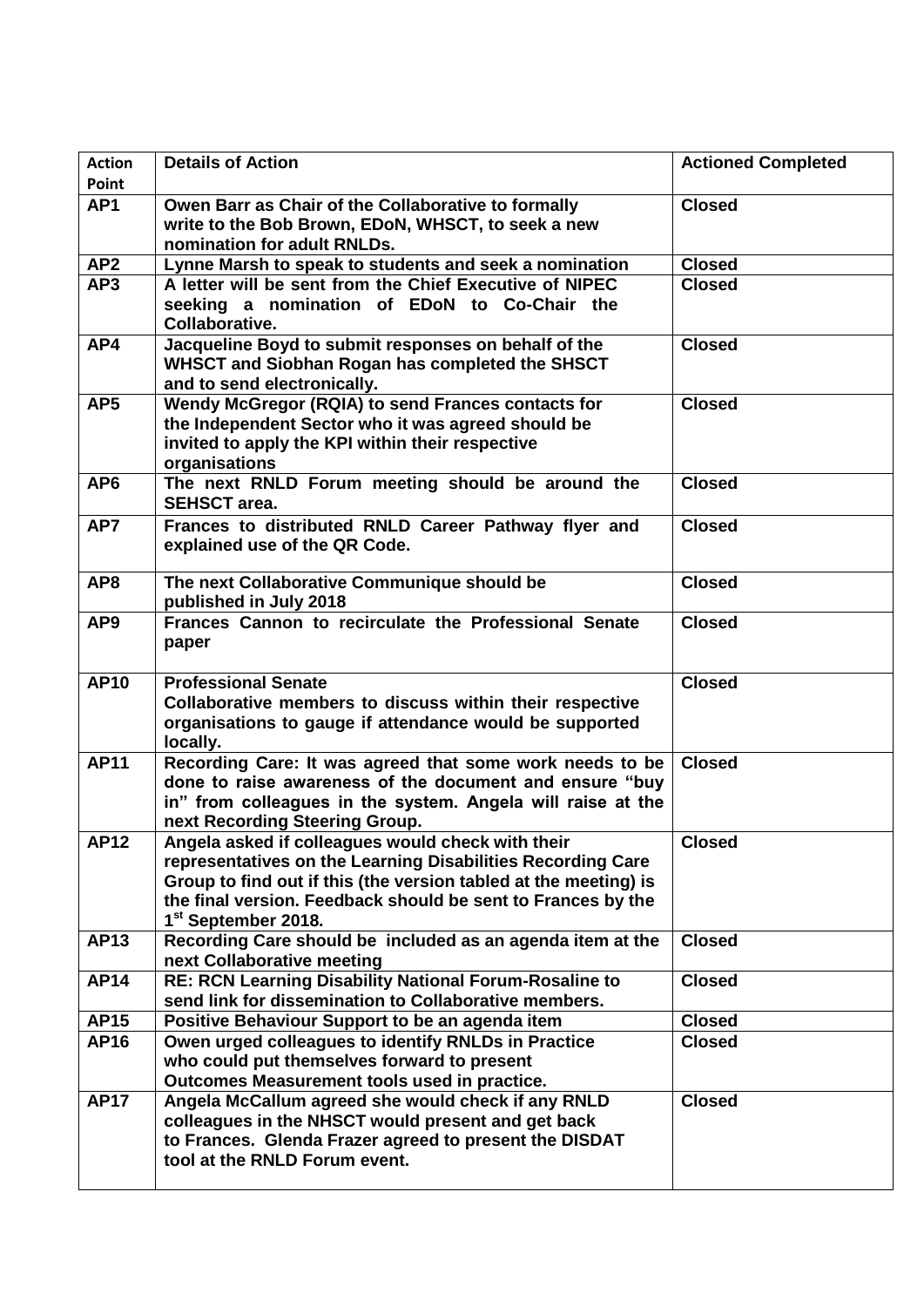| <b>AP18</b>  | Lorraine Clarke agreed she would identify someone<br>from WHSCT who will present alongside Owen.                                                                                                                                                                                                                                         | <b>Closed</b> |
|--------------|------------------------------------------------------------------------------------------------------------------------------------------------------------------------------------------------------------------------------------------------------------------------------------------------------------------------------------------|---------------|
| <b>AP19</b>  | Frances to prepare a questionnaire to evaluate the<br>Forum – both at the Forum meeting on the day and via Survey<br>Monkey disseminated via NIPEC to Forum<br>members.                                                                                                                                                                  | <b>Closed</b> |
| <b>AP20</b>  | Frances to set up a teleconference for a Collaborative<br>subgroup to have further discussion regarding the<br>Action Plan Workshop/s including Siobhan Rogan,<br>Lorraine Clarke, Barbara Tate, Angela McCallum,<br>Owen Barr, Maurice Devine, Deirdre McNamee<br>and Rhona Brennan                                                     | <b>Closed</b> |
| <b>AP21</b>  | <b>RNLD Education Summit Paper</b><br>Lynne to share with Frances to disseminate with the<br>Collaborative who were invited to provide commentary before<br>October 5 <sup>th</sup> .                                                                                                                                                    | <b>Closed</b> |
| <b>AP22</b>  | Frances to check with Angela Reed SPO NIPEC if this was a<br>request by the DoH to include PQC in the development of the<br>Learning Disabilities Recording Care Documentation.                                                                                                                                                          | <b>Closed</b> |
| <b>AP23</b>  | Eilish/Frances to amend notes of 2 <sup>nd</sup> October 2018 and<br>circulate final version to members of the Collaborative.                                                                                                                                                                                                            | <b>Closed</b> |
| <b>AP 24</b> | Owen to liaise with the Senate to confirm Siobhan's<br>membership                                                                                                                                                                                                                                                                        | <b>Closed</b> |
| <b>AP25</b>  | Eilish to contact Wendy Mc Gregor RQIA to obtain a list of<br>Independent Learning Disability providers to enable wider<br>dissemination of the Outcomes Based Resource Pack For<br><b>Registered Nurses Learning Disabilities (RNLD).</b><br>Judy Brown to email photos to Eilish for the cover of the<br><b>Outcome Resource Pack.</b> | <b>Closed</b> |
|              |                                                                                                                                                                                                                                                                                                                                          | <b>Closed</b> |
| <b>AP 26</b> | The results of the PDF evaluation will be presented at the<br>next Forum meeting on the 11 <sup>th</sup> April with a link made<br>available on the NIPEC web page                                                                                                                                                                       | <b>Closed</b> |
| <b>AP 27</b> | Frances and Owen to provide feedback regarding possible<br>implications for the Collaborative following this meeting.                                                                                                                                                                                                                    | <b>Closed</b> |
| <b>AP 28</b> | Eilish to liaise with the PO working to the Recording Care<br>Project regarding the development of the Learning<br><b>Disabilities Recording Care Documentation</b>                                                                                                                                                                      | <b>Closed</b> |
| <b>AP 29</b> | Dr. Lynn Marsh QUB to lead discussions at the next<br>Collaborative meeting regarding the degree of exposure and<br>experience that will be required by students undertaking the<br>FNFM RNLD course relating to communication and<br>relationship management detailed in Annex A FNFM<br>Proficiencies.                                 | <b>Closed</b> |
| <b>AP 30</b> | NIPEC to advise Collaborative how the HSC Trusts and the<br>Independent Sector are using the Outcome Based Resources<br>are being utilised in practice and these reports to be<br>submitted on a three monthly basis.                                                                                                                    | Open          |
| <b>AP 31</b> | EMcE to advise of date of next KPI meeting.                                                                                                                                                                                                                                                                                              | Open          |
| AP 32        | EB to forward template for presenters.                                                                                                                                                                                                                                                                                                   | <b>Closed</b> |
| AP 33        | Name of presenters and presentation to be forwarded to EB                                                                                                                                                                                                                                                                                | <b>Closed</b> |
| AP 34        | <b>EMcE to contact to Executive Director of Nursing at the Belfast</b><br><b>Health &amp; Social Care Trust.</b>                                                                                                                                                                                                                         | <b>Closed</b> |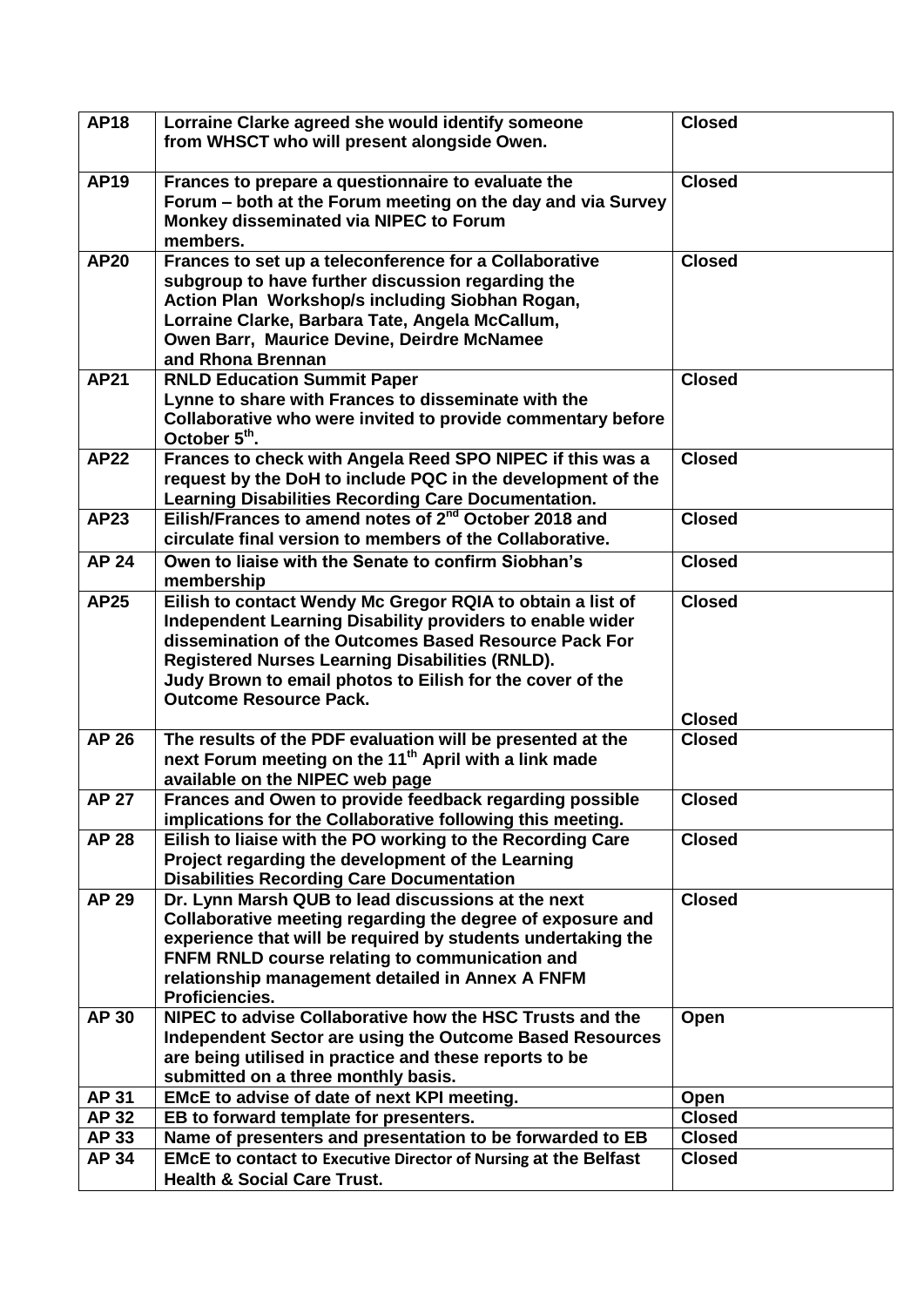| AP 35        | Telephone call to be arranged to discuss format of RNLD<br>Forum on 3rd July 2019                                                                                                                                                                                                            | <b>Closed</b> |
|--------------|----------------------------------------------------------------------------------------------------------------------------------------------------------------------------------------------------------------------------------------------------------------------------------------------|---------------|
| AP 36        | EB to send link to the National Award when circulating notes<br>for information.                                                                                                                                                                                                             | <b>Closed</b> |
| <b>AP 37</b> | LM to organise and confirm venue at QUB for task and finish<br>group re the FN Learning Disabilities Nursing NIPAD                                                                                                                                                                           | <b>Closed</b> |
| <b>AP 38</b> | EB to inform Geraldine that 100 years of Learning Disabilities<br>Nursing The Unique Contribution it will be a future topic for<br>the RNLD Forum                                                                                                                                            | <b>Closed</b> |
| AP 39        | <b>GMcK to bring together a Task and Finish Group to review</b><br>the Learning Disabilities Recording Care Documentation and<br>the revised draft document to be brought to the Collaborative<br>meeting on 3rd July 2019 for amendment/agreement                                           | <b>Closed</b> |
| <b>AP 40</b> | EB to confirm with Collaborative members membership of<br>the ERG for the Recording Care Project                                                                                                                                                                                             | Open          |
| <b>AP 41</b> | NIPEC to write to the EDoN of the SEHSCT on behalf of the<br><b>Collaborative Co-Chairs to invite a RNLD Adult Services to</b><br>join the Collaborative.                                                                                                                                    | <b>Closed</b> |
| <b>AP42</b>  | NIPEC to forward the current NI Collaborative Terms of<br>Reference to members and invite comments for next<br>meeting in October                                                                                                                                                            | Open          |
| <b>AP43</b>  | NIPEC to write to the IHCP on behalf of the Collaborative<br>Co-Chairs to invite a RNLD from the IHCP to join the<br>Collaborative.                                                                                                                                                          | <b>Closed</b> |
| <b>AP44</b>  | CPD Planning to be a Collaborative agenda item                                                                                                                                                                                                                                               | Open          |
| <b>AP45</b>  | NIPEC to arrange a meeting with SR, OB EMcE, EB and FC<br>to discuss how the NI Collaborative might respond to<br>commissioning in response to the review of LD Nursing                                                                                                                      | Open          |
| <b>AP 46</b> | NIPEC to forward the poster / diagram and link to web page<br>of the DoH Education Commissioning Cycle to Collaborative<br>members                                                                                                                                                           | <b>Closed</b> |
| <b>AP47</b>  | NIPEC to arrange a PDF planning meeting with RK, DM, OB<br>and EB to discuss the proposal to hold the RCN/NIPEC PDF<br>twice per year as opposed to the planned 3 per year but<br>increase the length of the programme.                                                                      | <b>Closed</b> |
| <b>AP48</b>  | NIPEC to invite LD Nurse of the Year winners to next<br>NIPEC/RCN Learning Disabilities PDF in November and<br>request they also focus on the how learning disabilities<br>nurses can showcase their work and guide others as to how<br>their work could be taken forward across LD services | Open          |
| <b>AP49</b>  | NIPEC to circulate the NI LDPAD to Collaborative members<br>following finalisation of the current version.                                                                                                                                                                                   | Open          |
| <b>AP50</b>  | NIPEC To arrange a social media posting and birthday cake<br>at next NI Collaborative to celebrate 100 years of LD Nursing                                                                                                                                                                   | Open          |
| <b>AP51</b>  | Barbra Tate to share the SEHSCT's recognition of the<br>milestone of 100 years of LD Nursing at next Collaborative<br>meeting.                                                                                                                                                               | Open          |